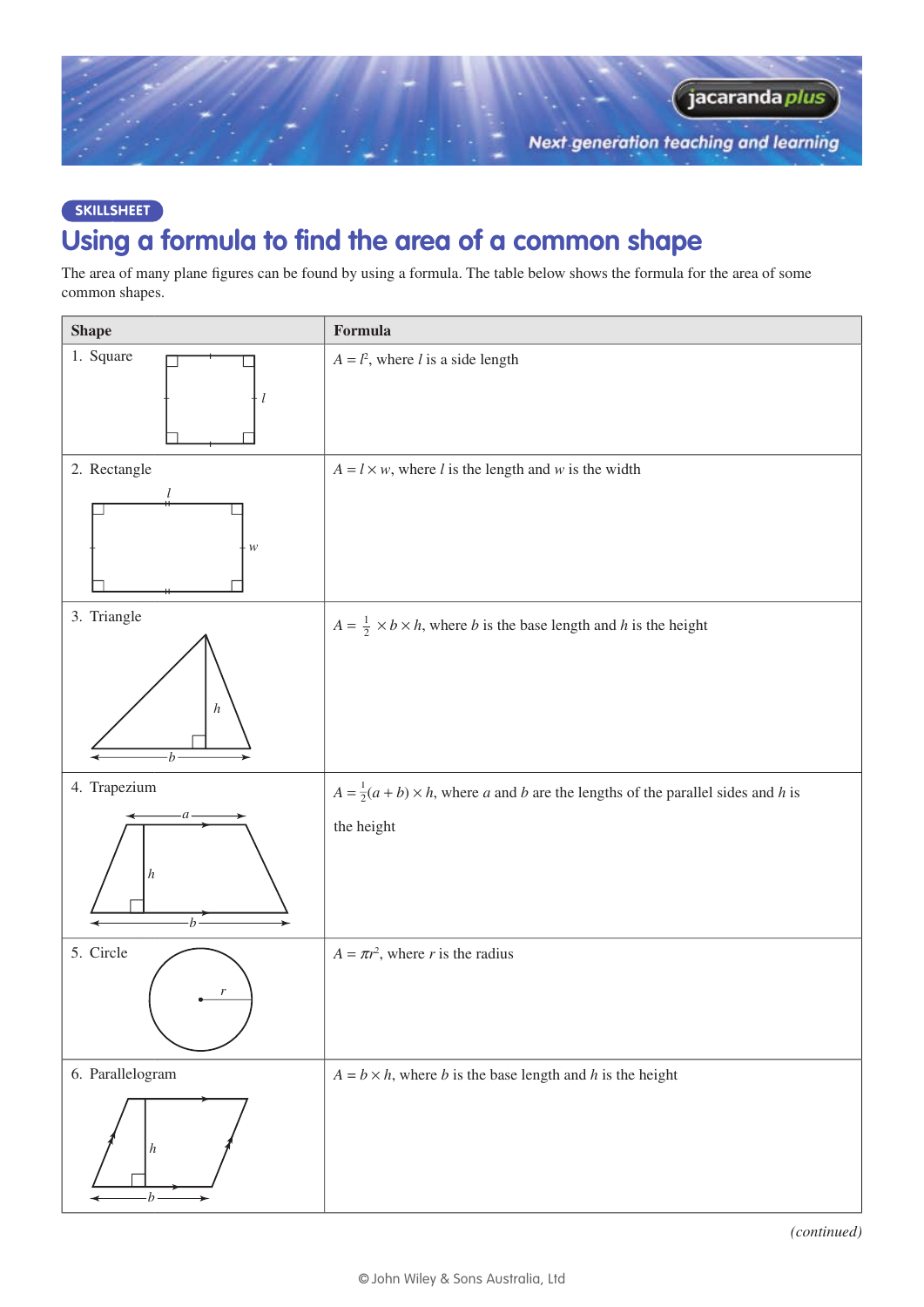Next generation teaching and learning

jacaranda *plus* 



#### **Try these**

Find the area of each of the following plane figures.

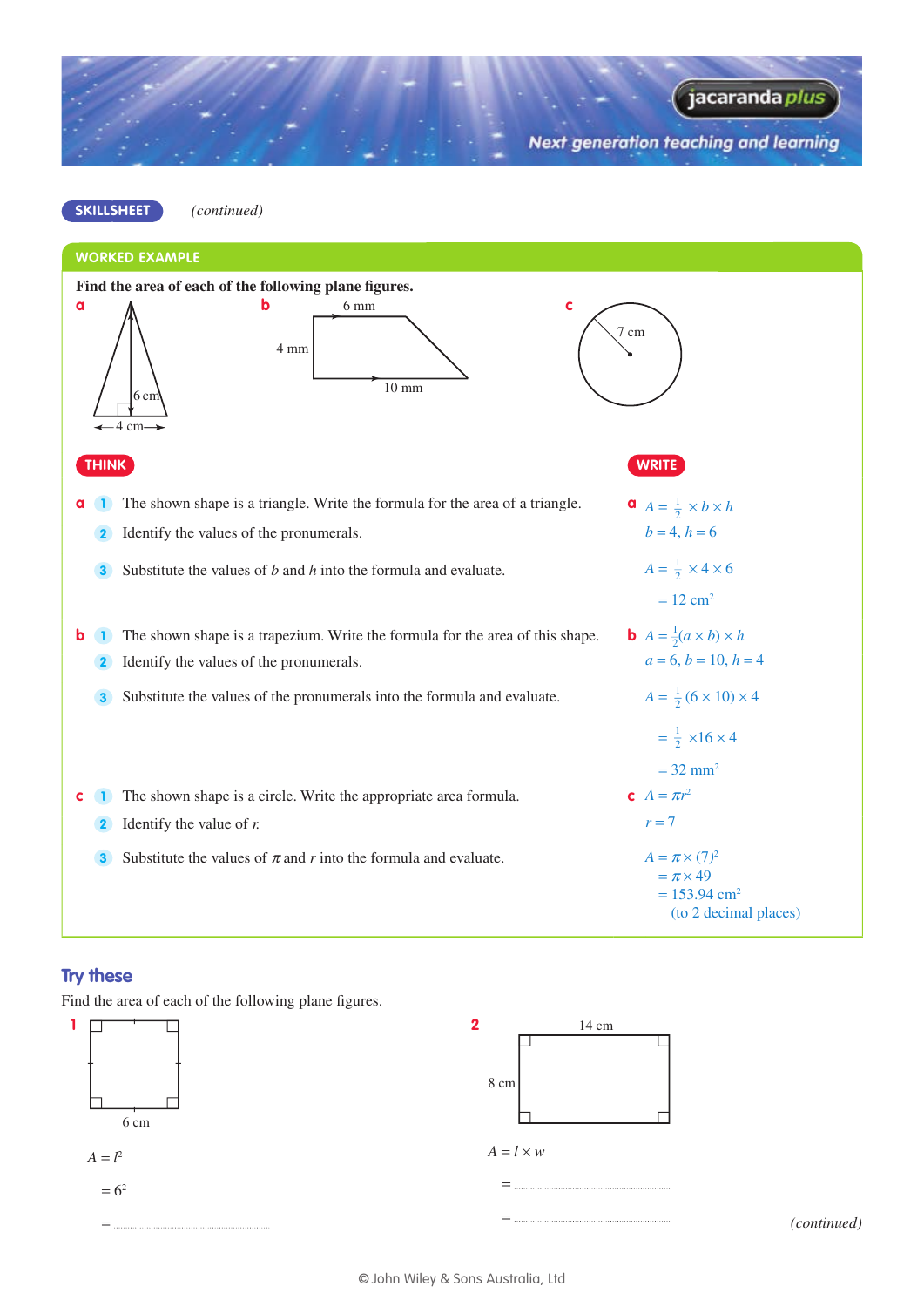